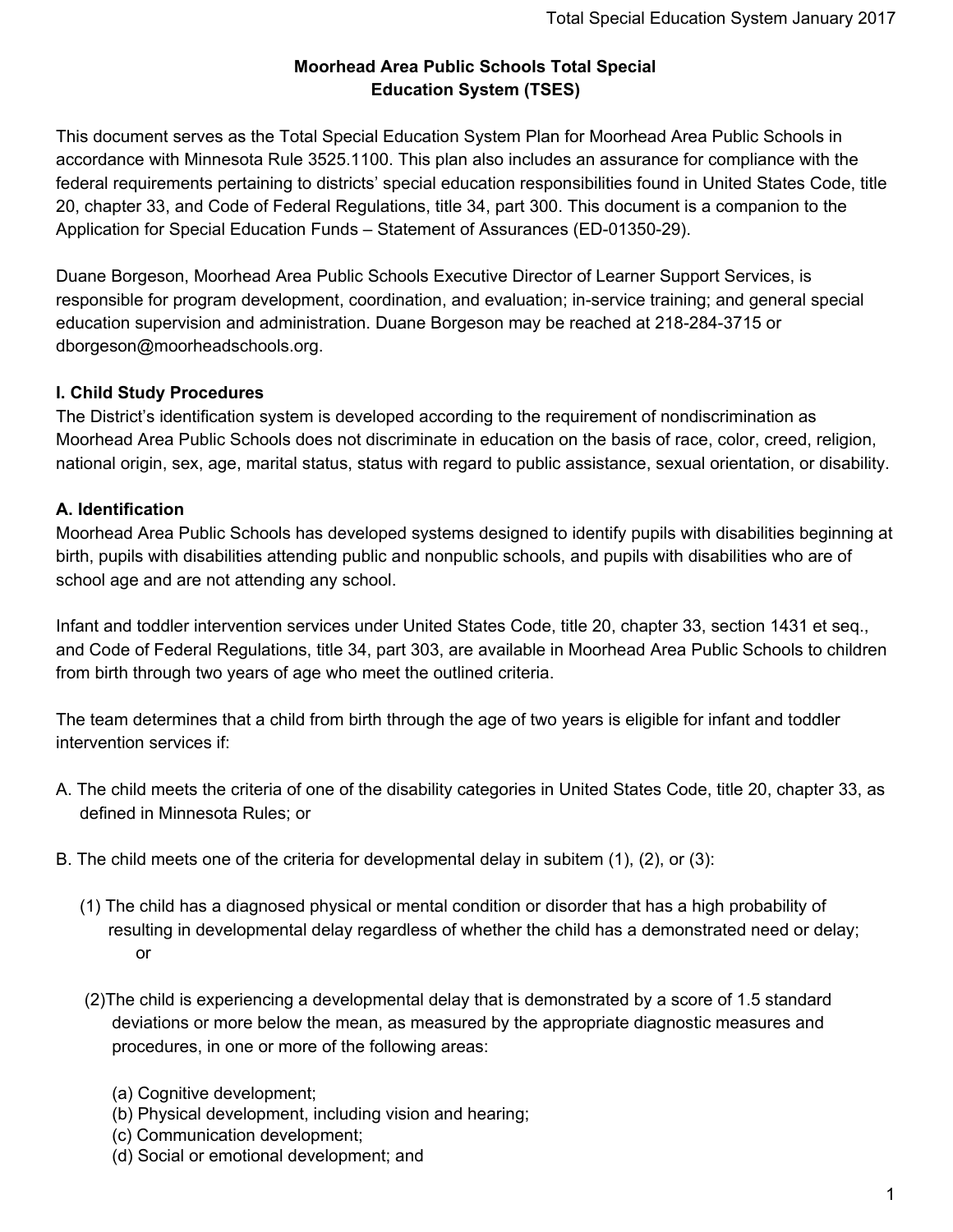- (e) Adaptive development.
- (3)The child's eligibility is established through the application of informed clinical opinion. Informed clinical opinion may be used as an independent basis to establish a child's eligibility under this part even when other instruments do not establish eligibility; however, in no event may informed clinical opinion be used to negate the results of evaluation instruments to establish eligibility.

The team shall determine that a child from the age of three years through the age of six years is eligible for special education when:

- A. The child meets the criteria of one of the categorical disabilities in United States Code, title 20, chapter 33, as defined in Minnesota Rules; or
- B. The child meets one of the criteria for developmental delay in subitem (1) and the criteria in subitem (2). Moorhead Area Public Schools has elected the option of implementing these criteria for developmental delay.

(1)The child:

- (a) Has a diagnosed physical or mental condition or disorder that has a high probability or resulting in developmental delay; or
- (b) Has a delay in each of two or more of the areas of cognitive development; physical development, including vision and hearing; communication development; social or emotional development; and adaptive development, that is verified by an evaluation using one or more technically adequate, norm-referenced instruments. The instruments must be individually administered by appropriately trained professionals and the scores must be at least 1.5 standard deviations below the mean in each area.
- (2)The child's need for special education is supported by:
- (a) At least one documented, systematic observation in the child's routine setting by an appropriate professional or, if observation in the daily routine setting is not possible, the alternative setting must be justified;
- (b) A developmental history; and
- (c) At least one other evaluation procedure in each area of identified delay that is conducted on a different day than the medical or norm-referenced evaluation; which may include criterion references instruments, language samples, or curriculum-based measures.

Moorhead Area Public Schools plan for identifying a child with a specific learning disability is consistent with Minnesota Rule 3525.1341. Moorhead Area Public Schools implements its interventions consistent with that plan. The plan details the specific scientific, research-based intervention (SRBI) approach, including timelines for progression through the model; any SRBI that is used, by content area; the parent notification and consent policies for participation in SRBI; procedures for ensuing fidelity of implementation; and a district staff training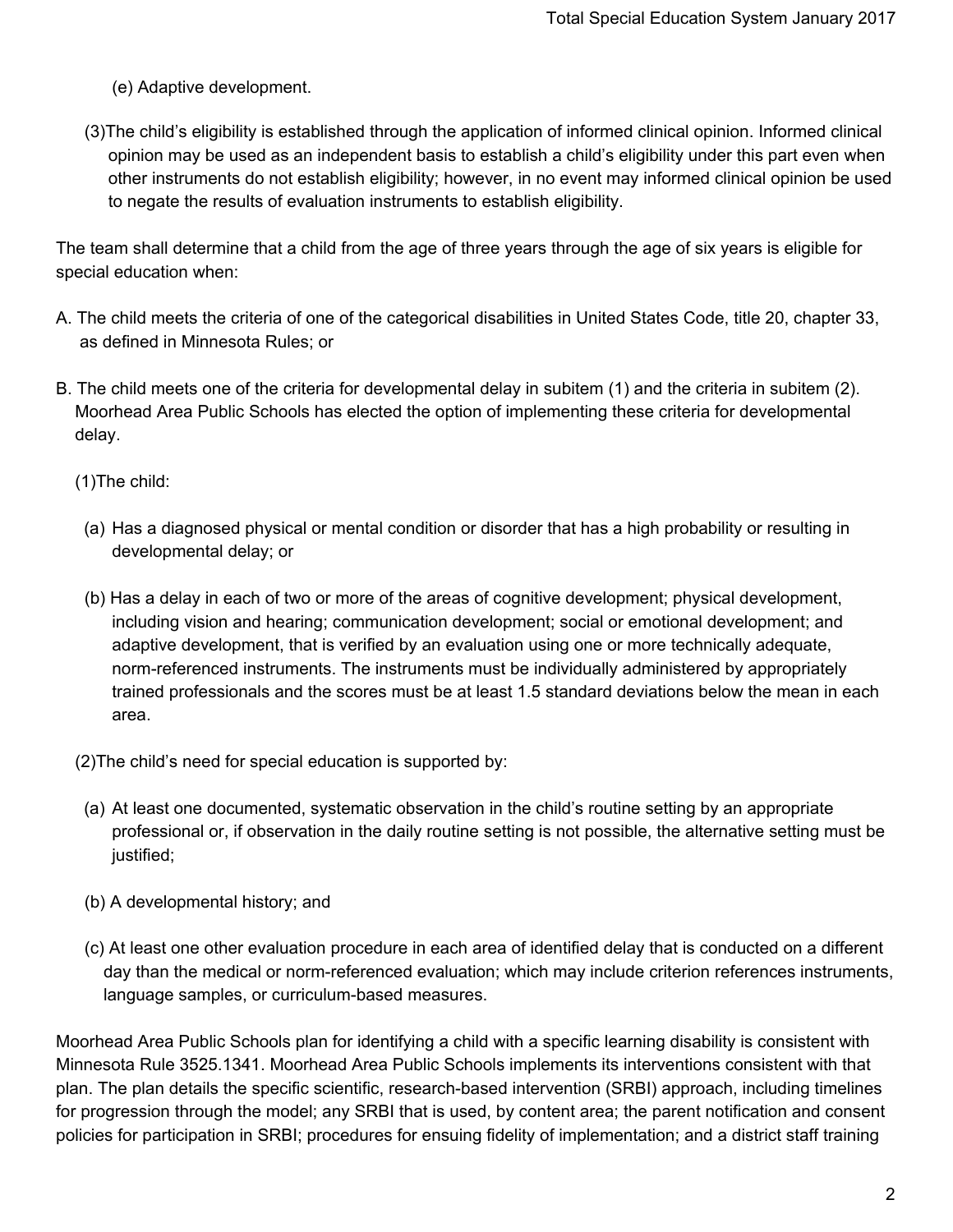plan. Moorhead Area Public Schools plan for identifying a child with a specific learning disability is attached as Appendix A*.*

## **B. Evaluation**

Evaluation of the child and assessment of the child and family will be conducted in a manner consistent with Code of Federal Regulations, title 34, section 303.321.

- A. *General.* (1) The lead agency must ensure that, subject to obtaining parental consent in accordance with §303.420(a)(2), each child under the age of three who is referred for evaluation or early intervention services under this part and suspected of having a disability, receives—
	- (i) A timely, comprehensive, multidisciplinary evaluation of the child in accordance with paragraph (b) of this section unless eligibility is established under paragraph (a)(3)(i) of this section; and
	- (ii) If the child is determined eligible as an infant or toddler with a disability as defined in §303.21;
		- (A) A multidisciplinary assessment of the unique strengths and needs of that infant or toddler and the identification of services appropriate to meet those needs;
		- (B) A family-directed assessment of the resources, priorities, and concerns of the family and the identification of the supports and services necessary to enhance the family's capacity to meet the developmental needs of that infant or toddler. The assessments of the child and family are described in paragraph (c) of this section and these assessments may occur simultaneously with the evaluation, provided that the requirements of paragraph (b) of this section are met.
- (2) As used in this part—

(i) *Evaluation* means the procedures used by qualified personnel to determine a child's initial and continuing eligibility under this part, consistent with the definition of *infant or toddler with a disability* in §303.21. An *initial evaluation* refers to the child's evaluation to determine his or her initial eligibility under this part;

(ii) *Assessment* means the ongoing procedures used by qualified personnel to identify the child's unique strengths and needs and the early intervention services appropriate to meet those needs throughout the period of the child's eligibility under this part and includes the assessment of the child, consistent with paragraph (c)(1) of this section and the assessment of the child's family, consistent with paragraph (c)(2) of this section; and

(iii) Initial *assessment* refers to the assessment of the child and the family assessment conducted prior to the child's first IFSP meeting.

(3)(i) A child's medical and other records may be used to establish eligibility (without conducting an evaluation of the child) under this part if those records indicate that the child's level of functioning in one or more of the developmental areas identified in §303.21(a)(1) constitutes a developmental delay or that the child otherwise meets the criteria for an infant or toddler with a disability under §303.21. If the child's part C eligibility is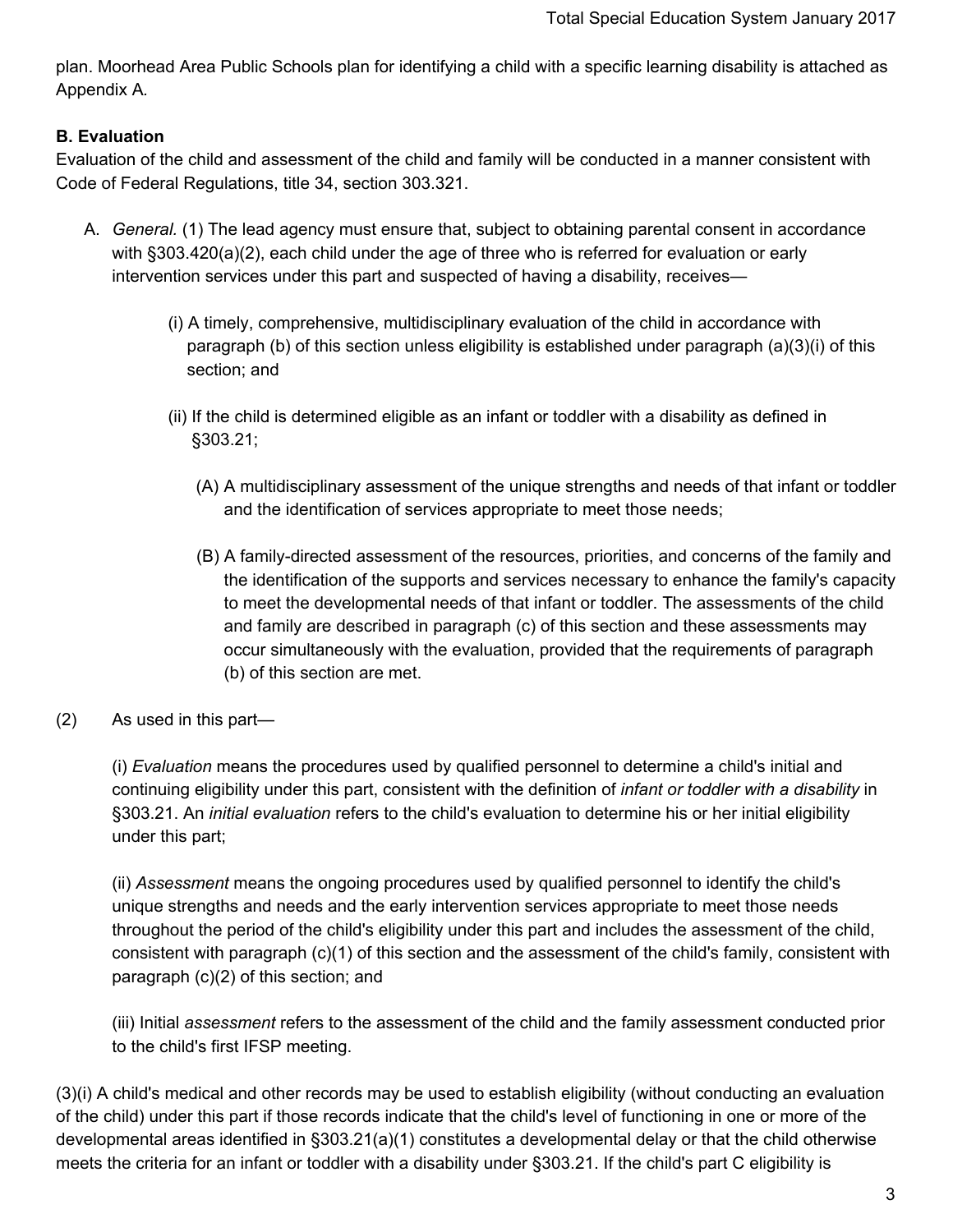established under this paragraph, the lead agency or EIS provider must conduct assessments of the child and family in accordance with paragraph (c) of this section.

(ii) Qualified personnel must use informed clinical opinion when conducting an evaluation and assessment of the child. In addition, the lead agency must ensure that informed clinical opinion may be used as an independent basis to establish a child's eligibility under this part even when other instruments do not establish eligibility; however, in no event may informed clinical opinion be used to negate the results of evaluation instruments used to establish eligibility under paragraph (b) of this section.

- (4) All evaluations and assessments of the child and family must be conducted by qualified personnel, in a nondiscriminatory manner, and selected and administered so as not to be racially or culturally discriminatory.
- (5) Unless clearly not feasible to do so, all evaluations and assessments of a child must be conducted in the native language of the child, in accordance with the definition of *native language* in §303.25.
- (6) Unless clearly not feasible to do so, family assessments must be conducted in the native language of the family members being assessed, in accordance with the definition of *native language* in §303.25.
- B. Procedures for evaluation of the child. In conducting an evaluation, no single procedure may be used as the sole criterion for determining a child's eligibility under this part. Procedures must include –
	- (1) Administering an evaluation instrument;
	- (2) Taking the child's history (including interviewing the parent);
	- (3) Identifying the child's level of functioning in each of the developmental areas in § 303.21(a)(1);
	- (4) Gathering information from other sources such as family members, other care-givers, medical providers, social workers, and educators, if necessary, to understand the full scope of the child's unique strengths and needs; and
	- (5)Reviewing medical, educational, or other records.
- C. Procedures for assessment of the child and family.
	- (1) An assessment of each infant or toddler with a disability must be conducted by qualified personnel in order to identify the child's unique strengths and needs and the early intervention services appropriate to meet those needs. The assessment of the child must include the following:
		- (i) A review of the results of the evaluation conducted by paragraph (b) of this section;
		- (ii) Personal observations of the child; and
		- (iii) The identification of the child's needs in each of the developmental areas in  $\S 303.21(a)(1)$ .
	- (2) A family-directed assessment must be conducted by qualified personnel in order to identify the family's resources, priorities, and concerns and the supports and services necessary to enhance the family's capacity to meet the developmental needs of the family's infant or toddler with a disability. The family-directed assessment must –
		- (i) Be voluntary on the part of each family member participating in the assessment;

(ii) Be based on information obtained through an assessment tool and also through an interview with those family members who elect to participate in the assessment; and

(iii) Include the family's description of its resources, priorities, and concerns related to enhancing the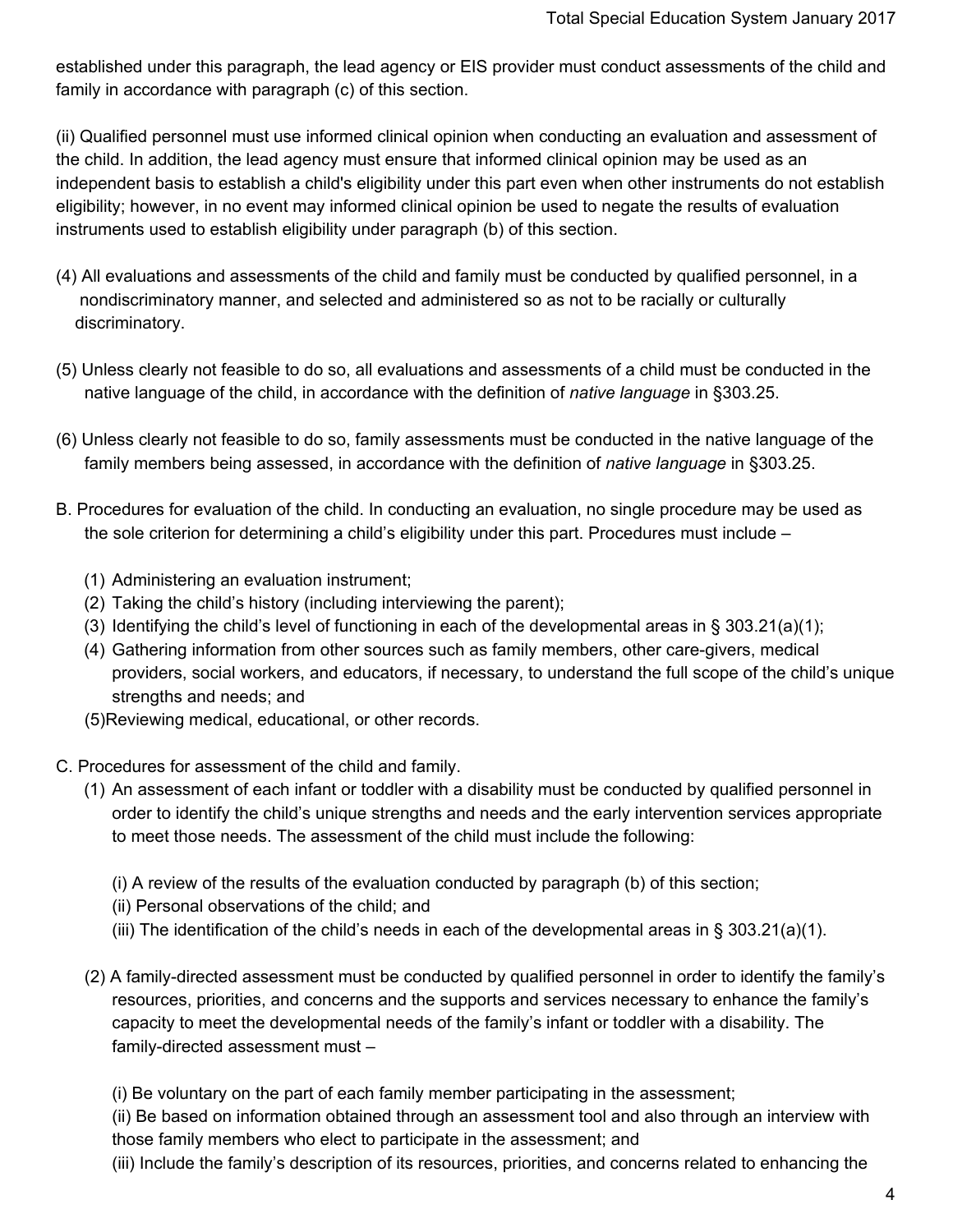child's development.

The team conducts an evaluation for special education purposes within a reasonable time not to exceed 30 school days from the date the district receives parental permission to conduct the evaluation or the expiration of the 14-calendar day parental response time in cases other than initial evaluation, unless a conciliation conference or hearing is requested.

Moorhead Area Public Schools conducts full and individual initial evaluations before the initial provision of special education and related services to a pupil. The initial evaluation consists of procedures to determine whether a child is a pupil with a disability that adversely affects the child's educational performance as defined in Minnesota Statutes, section 125A.02, who by reason thereof needs special education and related services, and to determine the educational needs of the pupil. The district proposing to conduct an initial evaluation to determine if the child qualifies as a pupil with a disability obtains informed consent from the parent of the child before the evaluation is conducted. Parental consent for evaluation is not construed as consent for placement for receipt of special education and related services. The District will not override the written refusal of a parent to consent to an initial evaluation or re-evaluation.

## *Evaluation Procedures*

Evaluations and reevaluations are conducted according to the following procedures:

A. Moorhead Area Public Schools shall provide notice to the parents of the pupil, according to Code of Federal Regulations, title 34, sections 300.500 to 300.505, that describes any evaluation procedures the district proposes to conduct.

B. In conducting the evaluation, Moorhead Area Public Schools:

- (1) Uses a variety of evaluation tools and strategies to gather relevant functional and developmental information, including information provided by the parent, that are designed to assist in determining whether the child is a pupil with a disability and the content of the pupil's individualized education program, including information related to enabling the pupil to be involved in and progress in the general curriculum, or for preschool pupils, to participate in appropriate activities;
- (2) Does not use any single procedure as the sole criterion for determining whether a child is a pupil with a disability or determining an appropriate education program for the pupil; and
- (3) Uses technically sound instruments that are designed to assess the relative contribution of cognitive and behavioral factors, in addition to physical or developmental factors.
- C. Moorhead Area Public Schools ensures that:
	- (1) Tests and other evaluation materials used to evaluate a child under this part are selected and administered so as not be discriminatory on a racial or cultural basis, and are provided and administered in the pupil's native language or other mode of communication, unless it is clearly not feasible to do so;
	- (2) Materials and procedures used to evaluate a child with limited English proficiency are selected and administered to ensure that they measure the extent to which the child has a disability and needs special education and related services, rather than measure the child's English language skills;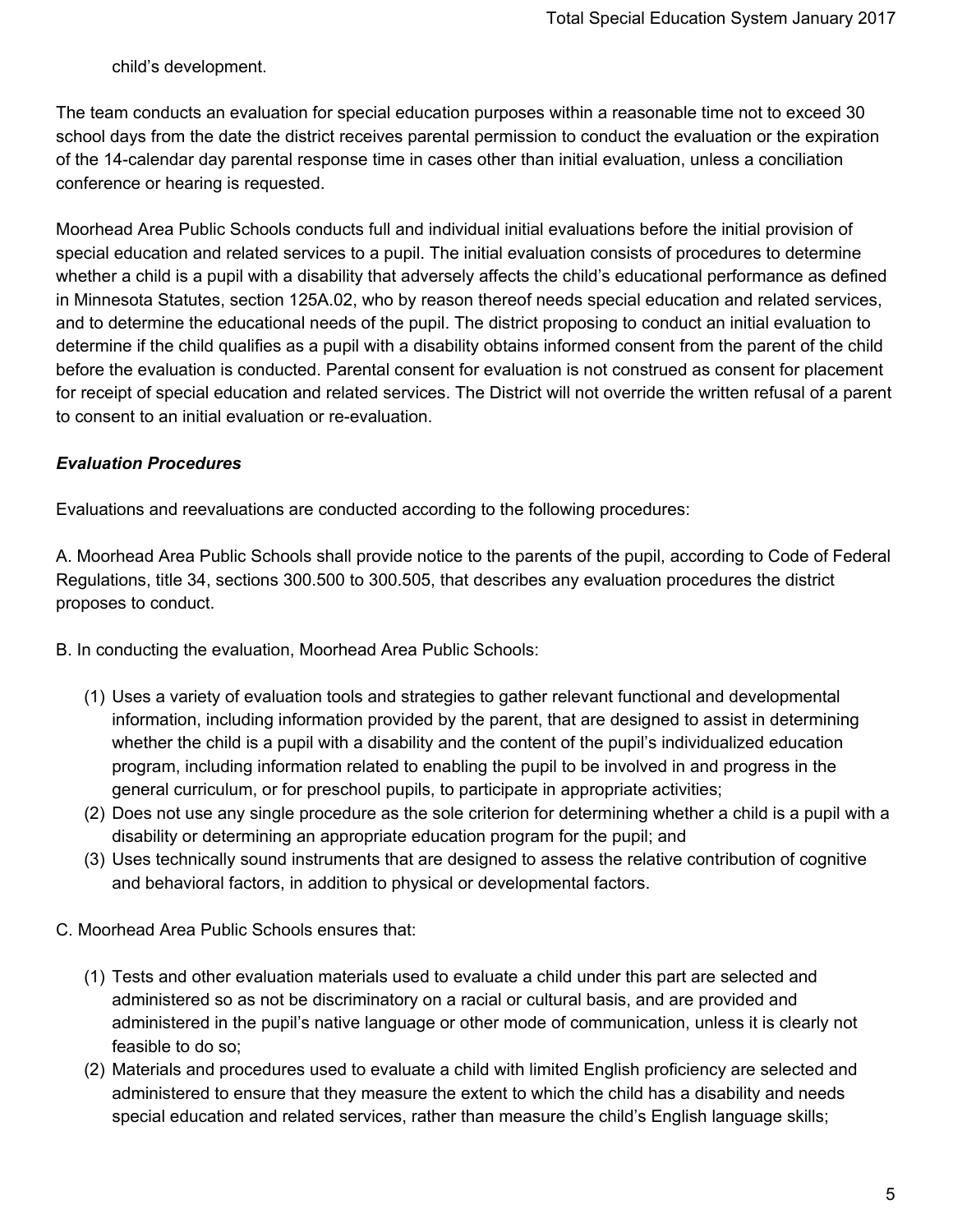- (3) Any standardized tests that are given to the child have been validated for the specific purpose for which they are used, are administered by trained and knowledgeable personnel, and are administered in accordance with any instructions provided by the producer of such tests;
- (4) The child is evaluated in all areas of suspected disability, including, if appropriate, health, vision, hearing, social and emotional status, general intelligence, academic performance, communicative status, and motor abilities;
- (5) Evaluation tools and strategies that provide relevant information that directly assists persons in determining the educational needs of the pupil are provided;
- (6) If an evaluation is not conducted under standard conditions, a description of the extent to which it varied from standard conditions must be included in the evaluation report;
- (7) Tests and other evaluation materials include those tailored to evaluate specific areas of educational need and not merely those that are designed to provide a single general intelligence quotient;
- (8) Tests are selected and administered so as best to ensure that if a test is administered to a child with impaired sensory, manual, or speaking skills, the test results accurately reflect the child's aptitude or achievement level or whatever other factors the test purports to measure, rather than reflecting the child's impaired sensory, manual, or speaking skills, unless those skills are the factors that the test purports to measure; and
- (9) In evaluating each pupil with a disability, the evaluation is sufficiently comprehensive to identify all of the pupil's special education and related service needs, whether or not commonly linked to the disability category in which the pupil has been classified.

D. Upon completion of administration of tests and other evaluation materials, the determination of whether the child is a pupil with a disability as defined in Minnesota Statutes, section 125A.02, shall be made by a team of qualified professionals and the parent of the pupil in accordance with item E, and a copy of the evaluation report and the documentation of determination of eligibility will be given to the parent.

E. In making a determination of eligibility under item D, a child shall not be determined to be a pupil with a disability if the determinant factor for such determination is lack of instruction in reading or math or limited English proficiency, and the child does not otherwise meet eligibility criteria under parts 3525.1325 to 3525.1351.

# *Additional requirements for evaluations and reevaluations*

- A. As part of an initial evaluation, if appropriate, and as part of any reevaluation under this part, or a reinstatement under part 3525.3100, the IEP team and other qualified professionals, as appropriate, shall:
- (1) Review existing evaluation data on the pupil, including evaluations and information provided by the parents of the pupil, current classroom-based assessments and observations, and teacher and related services providers observation; and
- (2) On the basis of the review, and input from the pupil's parents, identify what additional data, if any, are needed to determine whether the pupil has a particular category of disability, as described in Minnesota Statutes, section 125A.02, or, in case of a reevaluation of a pupil, whether the pupil continues to have such a disability, the present levels of performance and educational needs of the pupil, whether the pupil needs special education and related services, or in the case of a reevaluation of a pupil, whether the pupil continues to need special education and related services, and whether any additions or modifications to the special education and related services are needed to enable the pupil to meet the measurable annual goals set out in the individualized education program of the pupil and to participate, as appropriate, in the general curriculum.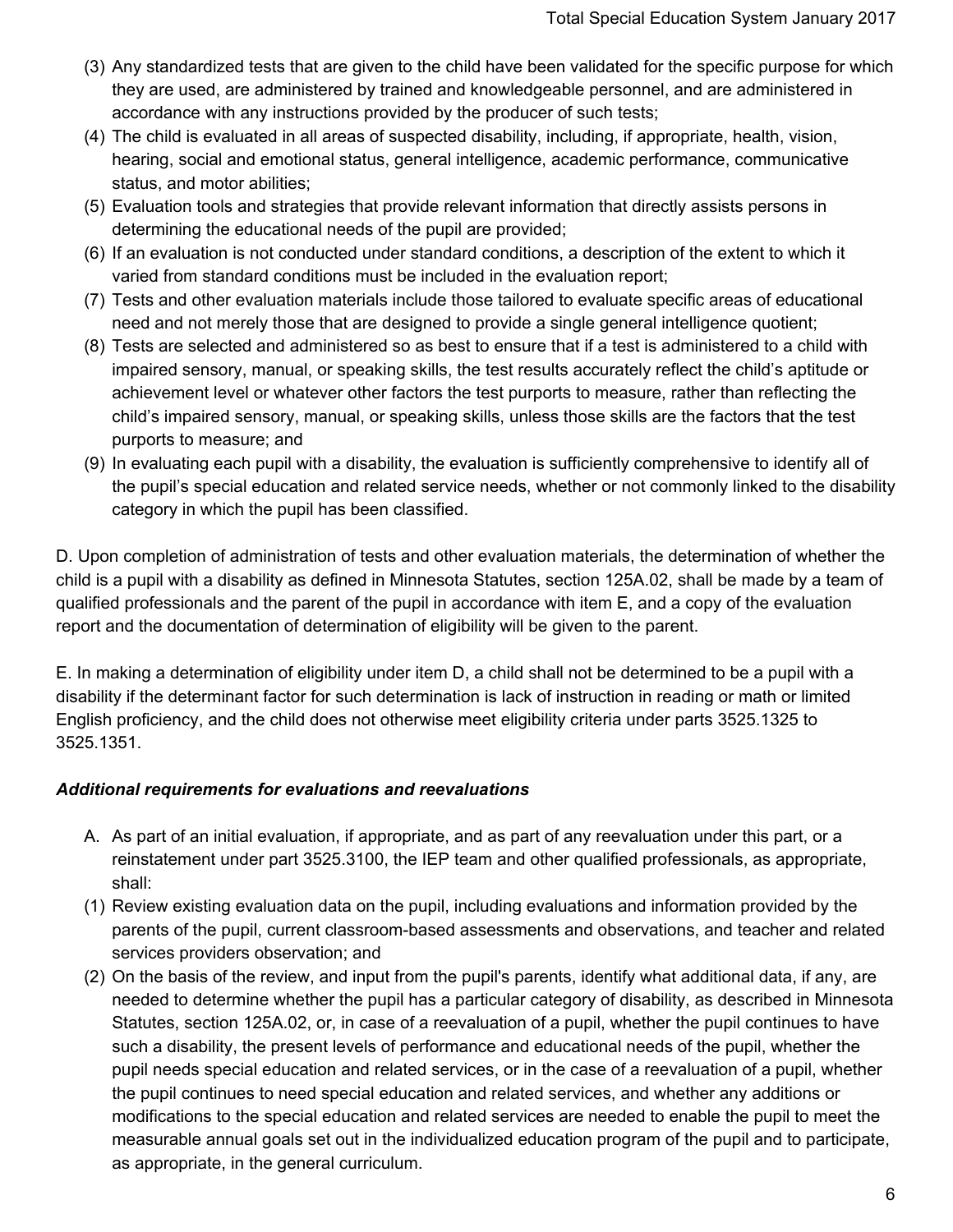- B. The district administers such tests and other evaluation materials as may be needed to produce the data identified by the IEP team under item A, subitem (2).
- C. The district obtains informed parental consent, in accordance with subpart 1, prior to conducting any reevaluation of a pupil, except that such informed parental consent need not be obtained if the district can demonstrate that it had taken reasonable measures to obtain such consent and the pupil's parent has failed to respond.

D. If the IEP team and other qualified professionals, as appropriate, determine that no additional data are needed to determine whether the pupil continues to be a pupil with a disability, the district shall notify the pupil's parents of that determination and the reasons for it, and the right of such parents to request an evaluation to determine whether the pupil continues to be a pupil with a disability, and shall not be required to conduct such an evaluation unless requested to by the pupil's parents.

E. A district evaluates a pupil in accordance with federal regulation before determining that the pupil is no longer a pupil with a disability.

The district intends to use restrictive procedures. See the attached Restrictive Procedure Plan. The district follows the restrictive procedure statute, Minnesota Statute 125A.094-125A.0942.

## *Procedures for determining eligibility and placement*

A. In interpreting the evaluation data for the purpose of determining if a child is a pupil with a disability under parts 3525.1325 to 3525.1351 and the educational needs of the child, the school district:

(1) Draws upon information from a variety of sources, including aptitude and achievement tests, parent input, teacher recommendations, physical condition, social or cultural background, and adaptive behavior; and

(2) Ensures that the information obtained from all of the sources is documented and carefully Considered.

B. If a determination is made that a child is a pupil with a disability who needs special education and related services, an IEP is developed for the pupil according to Minnesota Rule 3525.2810.

# *Evaluation report*

1. An evaluation report is completed and delivered to the pupil's parents within the specified evaluation timeline. At a minimum, the evaluation report includes:

A. A summary of all evaluation results;

B. Documentation of whether the pupil has a particular category of disability or, in the case of a reevaluation, whether the pupil continues to have such a disability;

C. The pupil's present levels of performance and educational needs that derive from the disability;

D. Whether the child needs special education and related services or, in the case of a reevaluation, whether the pupil continues to need special education and related services; and

E. Whether any additions or modifications to the special education and related services are needed to enable the pupil to meet the measurable annual goals set out in the pupil's IEP and to participate, as appropriate, in the general curriculum.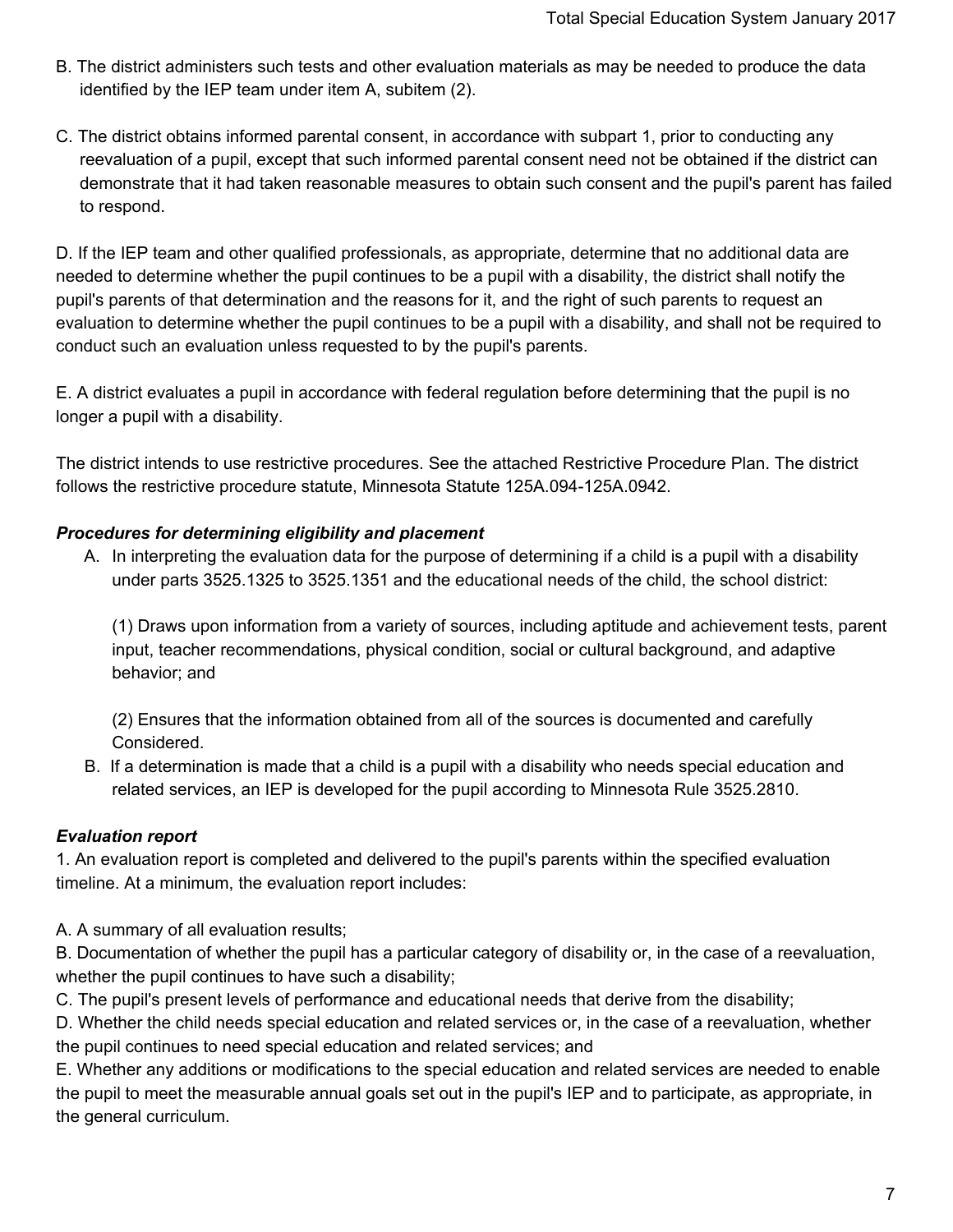2. If parents disagree with the findings of the evaluation report, they may request an Independent Educational Evaluation (IEE) be completed at the district's expense however districts are not obligated to complete another evaluation at district expense if they feel the district's evaluation is adequate. When a parent requests an IEE, the IEP manager must immediately inform the Director of Learner Support Services. The following recommendations should be considered when planning an IEE: (Please refer to Appendix E)

- A. The IEE be limited to an education evaluation. Medical procedures and diagnosis are not educational determinations.
- B. The IEE be limited to those areas in which the parent/guardian has noted specific objection with the district's evaluation results i.e. specific test scores (achievement and/or ability), OT, speech, observations, etc.
- C. The IEE be educational in focus such that it may yield relevant and meaningful educationally based data in order to best assist the Educational Team in planning for the student's educational needs.
- D. The IEE will be completed by qualified (licensed) educational personnel who can provide some measure of objectivity and who are not employed directly by the district conducting the evaluation.
- E. The IEE be conducted on the district campus or at a neutral site if necessary as agreed to by district and parent(s)/guardian(s).
- F. The IEE be least intrusive and minimize disruption to the on-going educational programming.
- G. The IEE be least intrusive and minimize demands on parent/guardian/families.

## **C. Plan for Receiving Referrals**

Moorhead Area Public Schools plan for receiving referrals from parents, physicians, private and public programs, and health and human services agencies is attached as Appendix *B.*

## **II. Method of Providing the Special Education Services for the Identified Pupils**

Moorhead Area Public Schools provides a full range of educational service alternatives. All students with disabilities are provided the special instruction and services which are appropriate to their needs. The following is representative of Moorhead Area Public Schools method of providing the special education services for the identified pupils, sites available at which service may occur, and instruction and related services are available.

Appropriate program alternatives to meet the special education needs, goals, and objectives of a pupil are determined on an individual basis. Choice of specific program alternatives are based on the pupil's current levels of performance, pupil special education needs, goals, and objectives, and must be written in the IEP. Program alternatives are comprised of the type of services provided, the setting in which services occur, and the amount of time and frequency in which special education services occur. A pupil may receive special education services in more than one alternative based on the IEP or IFSP.

A. Method of providing the special education services for the identified pupils:

- (1) Direct Service
- (2) Indirect Service
- (3) Co-Teaching
- (4) Small Group
- (5) One-on-one services
- (6) Self-contained settings and services
- (7) Day treatment services
- (8) Homebound/Homebased Services
- (9) Care and Treatment Services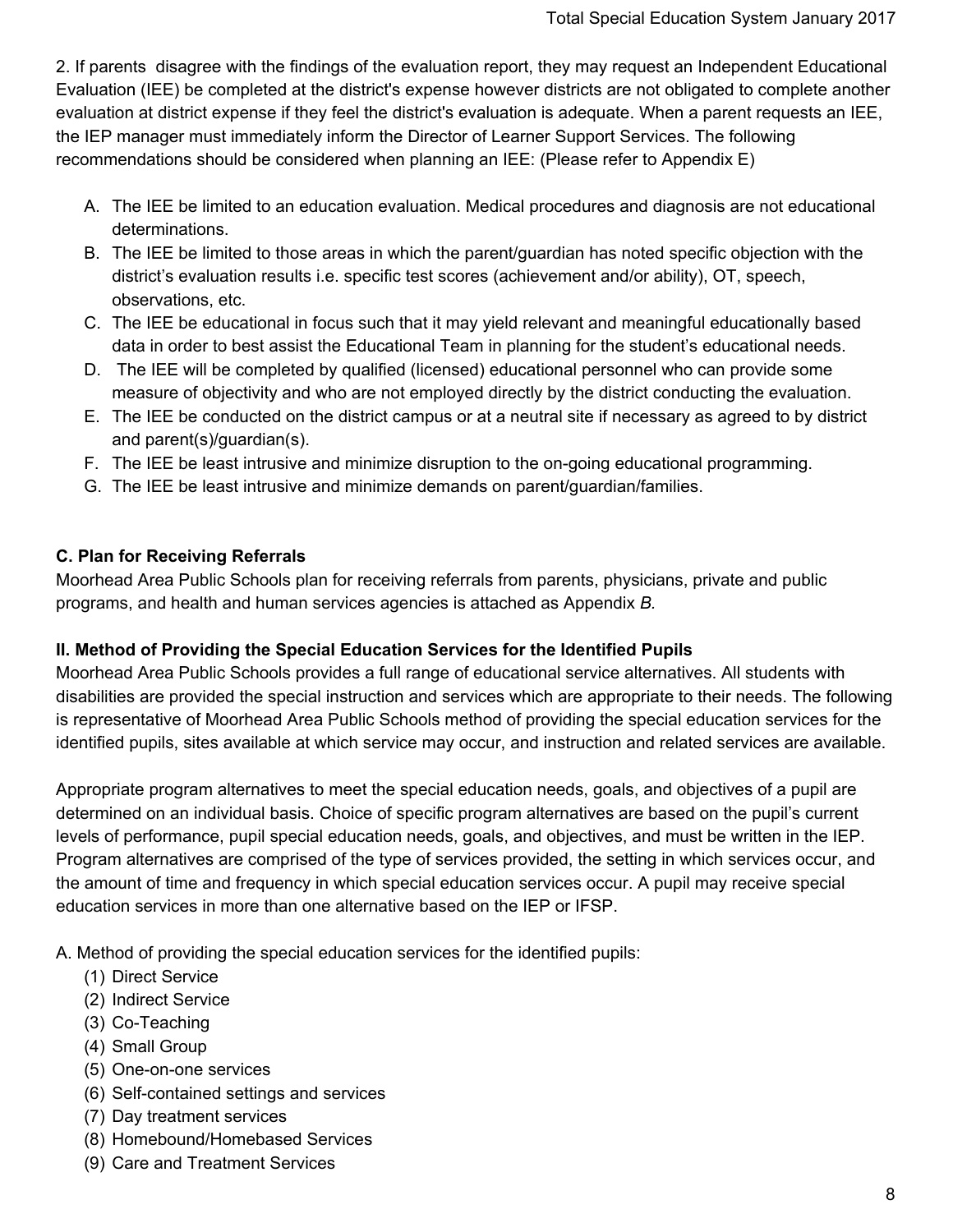- B. Sites available at which services may occur:
	- (1) Probstfield Center for Education
	- (2) Dorothy Dodds Elementary
	- (3) Ellen Hopkins Elementary
	- (4) Robert Asp Elementary
	- (5) S.G. Reinertsen
	- (6) Horizon East Middle School (grade 7-8)
	- (7) Horizon West Middle School (grade 5-6)
	- (8) Moorhead High School
	- (9) Red River Area Learning Center
	- (10) West Central Regional Juvenile Center
	- (11) Lakes Country Academy (Setting IV program run by Lakes Country Service Cooperative)
- C. Available instruction and related services:
	- (1) Physical Therapy
	- (2) Occupational Therapy
	- (3) Speech Language Pathology
	- (4) Social Work Services
	- (5) Assistive Technology Services
	- (6) Counseling
	- (7) Children's Therapeutic Support Services (CTSS)
	- (8) Audiology Services
	- (9) Interpreting Services
	- (10) Transportation Services
- (11) Orientation and Mobility Services
- (12) Autism Consultant Services
- (13) Behavior Analyst Consulting Services

## **III. Administration and Management Plan.**

Moorhead Area Public Schools utilizes the following administration and management plan to assure effective and efficient results of child study procedures and method of providing special education services for the identified pupils:

| <b>Staff name and Title</b>                                                       | <b>Contact Information</b><br>(phone/email/mailing<br>address/office location)                                                 | <b>Brief Description of</b><br><b>Staff Responsibilities</b><br><b>Relating to Child Study</b><br><b>Procedures and Method</b><br>of Providing Special<br><b>Education Services</b> | <b>Additional</b><br><b>Information</b> |
|-----------------------------------------------------------------------------------|--------------------------------------------------------------------------------------------------------------------------------|-------------------------------------------------------------------------------------------------------------------------------------------------------------------------------------|-----------------------------------------|
| Julie Kummer,<br><b>Elementary Special</b><br><b>Education Program</b><br>Manager | <b>Moorhead Area Public</b><br>Schools 2410 14th St S<br>Moorhead, MN 56560<br>218-284-3729<br>jkummer@moorheadscho<br>ols.org | Provides consultation<br>and technical assistance<br>to school personnel and<br>child study facilitators<br>regarding special<br>education policies and<br>procedures including     |                                         |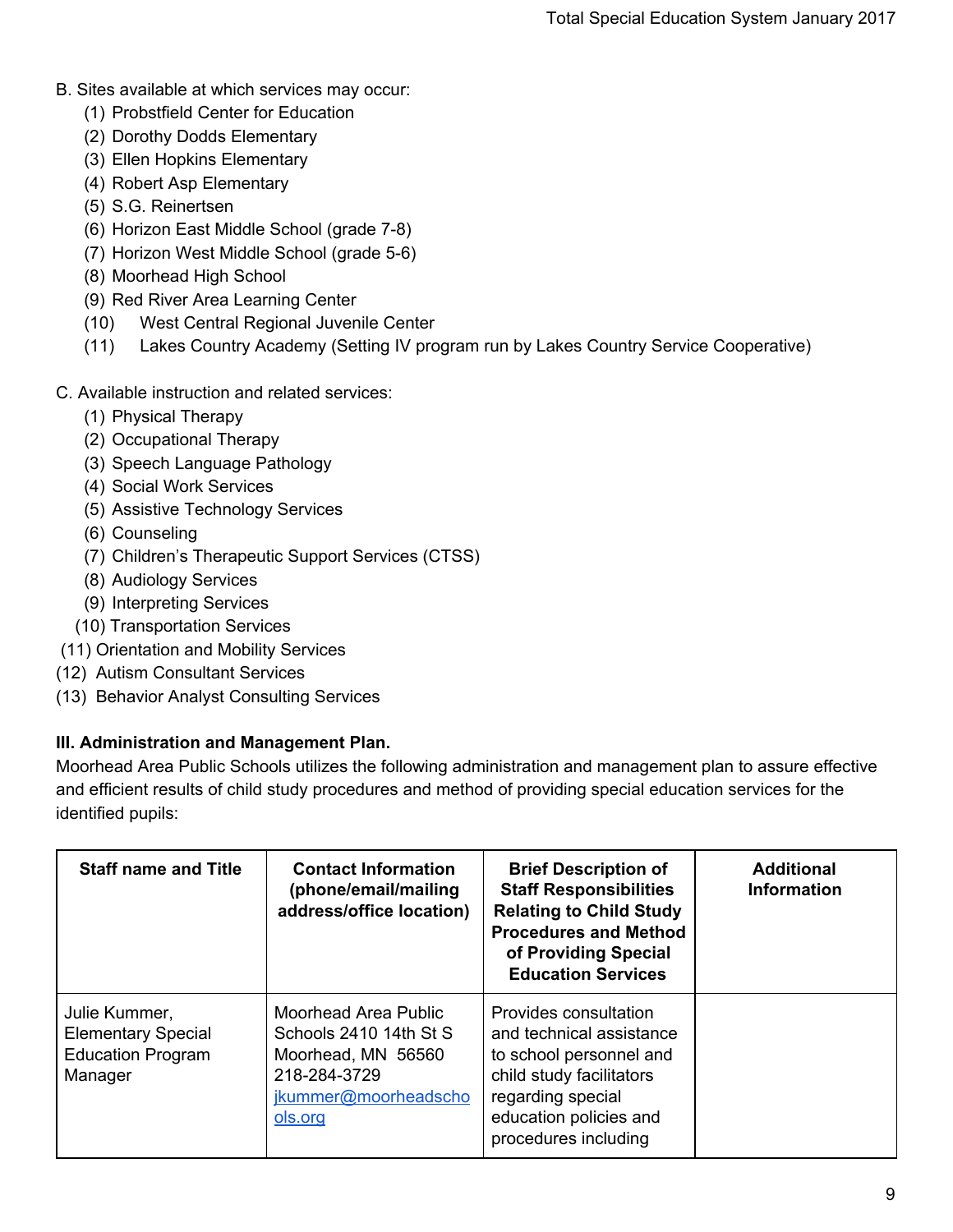|                                                                                   |                                                                                                                                                                                                             | early intervention<br>services.                                                                                                                                                                                                                                                                                           |  |
|-----------------------------------------------------------------------------------|-------------------------------------------------------------------------------------------------------------------------------------------------------------------------------------------------------------|---------------------------------------------------------------------------------------------------------------------------------------------------------------------------------------------------------------------------------------------------------------------------------------------------------------------------|--|
| Brandon Yoney,<br><b>Secondary Special</b><br><b>Education Program</b><br>Manager | <b>Moorhead Area Public</b><br>Schools 2410 14th St S<br>Moorhead, MN 56560<br>218-284-7128<br>byoney@moorheadschool<br>s.org                                                                               | Provides consultation<br>and technical assistance<br>to school personnel and<br>child study facilitators<br>regarding special<br>education policies and<br>procedures including<br>early intervention<br>services.                                                                                                        |  |
| Ashley Nelson,<br><b>Early Learning Program</b><br>Manager                        | <b>Moorhead Area Public</b><br>Schools 2410 14th St S<br>Moorhead, MN 56560<br>218-284-3887<br>anelson@moorheadschoo<br>ls.org                                                                              | Provides consultation<br>and technical assistance<br>to school personnel and<br>child study facilitators<br>regarding special<br>education policies and<br>procedures including<br>early intervention<br>services.                                                                                                        |  |
| Jen Butze, Child Study<br>Facilitator                                             | <b>Probstfield Center For</b><br>Education<br>2410 14th St S<br>Moorhead, MN 56560<br>S.G. Reinertsen<br>Elementary<br>1201 40th Ave S<br>Moorhead, MN 56560<br>jbutze@moorheadschools<br>org, 218-284-3851 | The facilitator's role is to<br>work with the Special<br><b>Education Program</b><br>Managers and the<br><b>Executive Director of</b><br><b>Learner Support Services</b><br>to guide and direct teams<br>through the child study<br>process, evaluation,<br>determination of<br>eligibility, and<br>development of IEP's. |  |
| Nancy Vigen, Child<br><b>Study Facilitator</b>                                    | Horizon Middle School<br>West and East Campuses<br>3601 12th Ave S<br>Moorhead, MN 56560<br>218-284-3722,<br>nvigen@moorheadschool<br>s.org                                                                 | The facilitator's role is to<br>work with the Special<br><b>Education Program</b><br>Managers and the<br><b>Executive Director of</b><br><b>Learner Support Services</b><br>to guide and direct teams<br>through the child study<br>process, evaluation,<br>determination of<br>eligibility, and<br>development of IEP's. |  |
| Pat Sullivan, Child Study<br>Facilitator                                          | <b>Robert Asp Elementary</b><br>910 11th St N<br>Moorhead, MN 56560<br>218-284-3727                                                                                                                         | The facilitator's role is to<br>work with the Special<br><b>Education Program</b><br>Managers and the                                                                                                                                                                                                                     |  |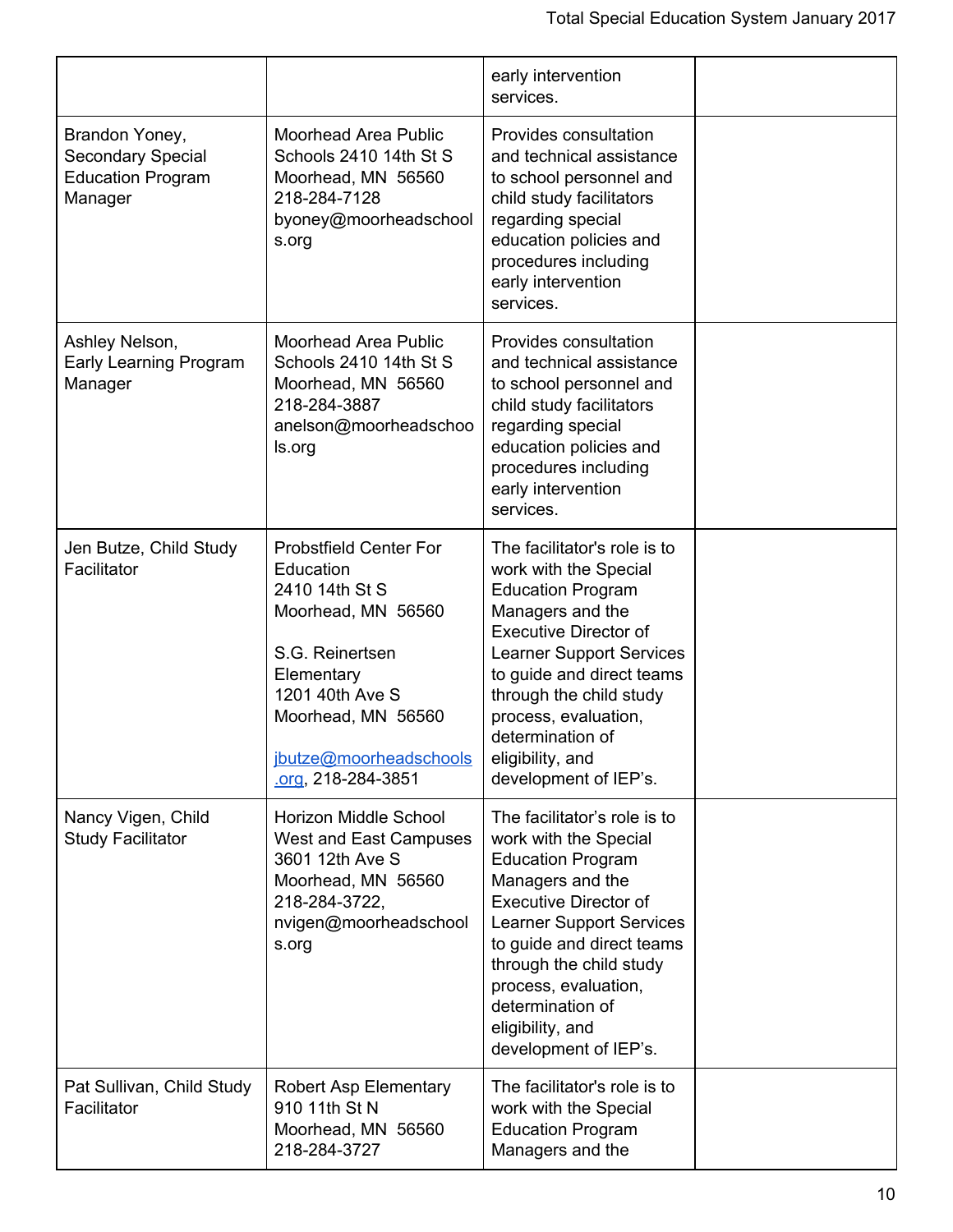|                                        | psullican@moorheadscho<br>ols.org                                                                                                                                                                                                                                                                                                                                                                             | <b>Executive Director of</b><br><b>Learner Support Services</b><br>to guide and direct teams<br>through the child study<br>process, evaluation,<br>determination of<br>eligibility, and<br>development of IEP's.                                                                                                          |  |
|----------------------------------------|---------------------------------------------------------------------------------------------------------------------------------------------------------------------------------------------------------------------------------------------------------------------------------------------------------------------------------------------------------------------------------------------------------------|---------------------------------------------------------------------------------------------------------------------------------------------------------------------------------------------------------------------------------------------------------------------------------------------------------------------------|--|
| Amy Bjerke, Child Study<br>Facilitator | <b>Ellen Hopkins Elementary</b><br>2020 11th St S<br>Moorhead, MN 56560<br>Dorothy Dodds<br>Elementary<br>4400 24th Ave S<br>Moorhead, MN 56560<br>Moorhead High School<br>2300 4th Ave S<br>Moorhead, MN 56560<br>Vista<br>2777 34th St S<br>Moorhead, MN 56560<br><b>West Central Regional</b><br>Juvenile Center<br>919 8th Ave N<br>Moorhead, MN 56560<br>218-284-3725<br>abjerke@moorheadschool<br>s.org | The facilitator's role is to<br>work with the Special<br><b>Education Program</b><br>Managers and the<br><b>Executive Director of</b><br><b>Learner Support Services</b><br>to guide and direct teams<br>through the child study<br>process, evaluation,<br>determination of<br>eligibility, and<br>development of IEP's. |  |

A. The following table illustrates the organization of administration and management to assure effective and efficient results of child study procedures and method of providing special education services for the identified pupils:

B. Due Process assurances available to parents: Moorhead Area Public Schools has appropriate and proper due process procedures in place to assure effective and efficient results of child study procedures and method of providing special education services for the identified pupils, including alternative dispute resolution and due process hearings. A description of these processes are as follows:

(1) Prior written notice to a) inform the parent that except for the initial placement of a child in special education, the school district will proceed with its proposal for the child's placement or for providing special education services unless the child's parent notifies the district of an objection within 14 days of when the district sends the prior written notice to the parent; and b) state that a parent who objects to a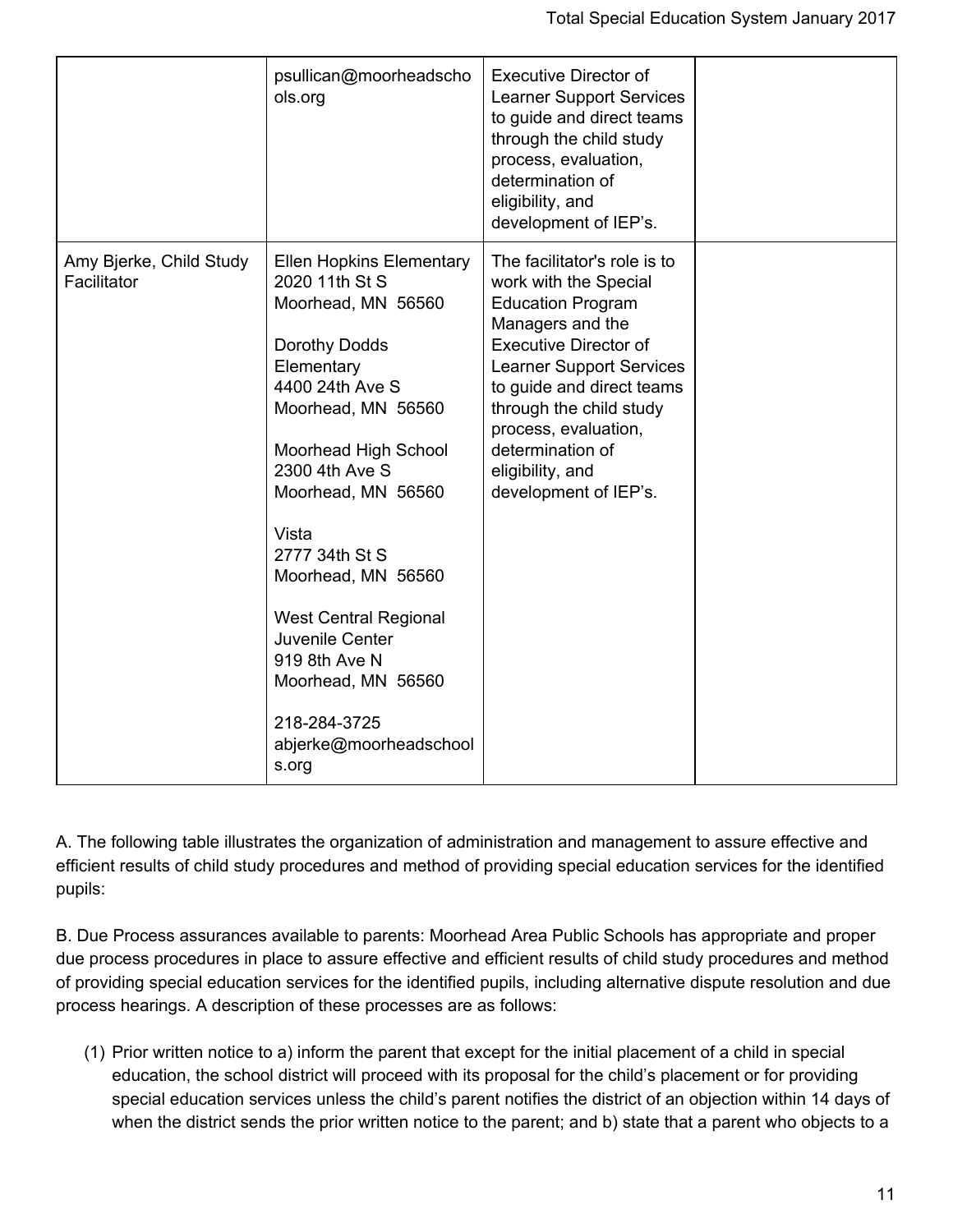proposal or refusal in the prior written notice may request a conciliation conference or another alternative dispute resolution procedure.

- (2) Moorhead Area Public Schools will not proceed with the initial evaluation of a child, the initial placement of a child in a special education program, or the initial provision of special education services for a child without the prior written consent of the child's parent. A district may not override the written refusal of a parent to consent to an initial evaluation or reevaluation.
- (3) A parent, after consulting with health care, education, or other professional providers, may agree or disagree to provide the parent's child with sympathomimetic medications unless medical, dental, mental and other health services are necessary, in the professional's judgment, that the risk to the minor's life or health is of such a nature that treatment should be given without delay and the requirement of consent would result in delay or denial of treatment.
- (4) Parties are encouraged to resolve disputes over the identification, evaluation, educational placement, manifestation determination, interim alternative educational placement, or the provision of a free appropriate public education to a child with a disability through conciliation, mediation, facilitated team meetings, or other alternative process. All dispute resolution options are voluntary on the part of the parent and must not be used to deny or delay the right to a due process hearing. All dispute resolution processes are provided at no cost to the parent.
- (5) Conciliation Conference: a parent has the opportunity to meet with appropriate district staff in at least one conciliation conference if the parent objects to any proposal of which the parent receives prior written notice. Moorhead Area Public Schools holds a conciliation conference within ten calendar days from the date the district receives a parent's objection to a proposal or refusal in the prior written notice. All discussions held during a conciliation conference are confidential and are not admissible in a due process hearing. Within five school days after the final conciliation conference, the district must prepare and provide to the parent a conciliation conference memorandum that describes the District's final proposed offer of service. This memorandum is admissible in evidence in any subsequent proceeding.
- (6) In addition to offering at least one conciliation conference, Moorhead Area Public Schools informs parents of other dispute resolution processes, including at least mediation and facilitated team meetings. The fact that an alternative dispute resolution process was used is admissible in evidence at any subsequent proceeding. State-provided mediators and team meeting facilitators shall not be subpoenaed to testify at a due process hearing or civil action under special education law nor are any records of mediators or state-provided team meeting facilitators accessible to the parties.
- (7) Descriptions of the mediation process, facilitated team meetings, state complaint, and impartial due process hearings may be found TSES in Moorhead Area Public Schools Procedural Safeguard Notice, attached as Appendix C*.*

## **IV. Interagency Agreements the District has Entered**

Moorhead Area Public Schools has entered in the following interagency agreements or joint powers board agreements for eligible children, ages 3 to 21, to establish agency responsibility that assures that interagency services are coordinated, provided, and paid for, and that payment is facilitated from public and private sources: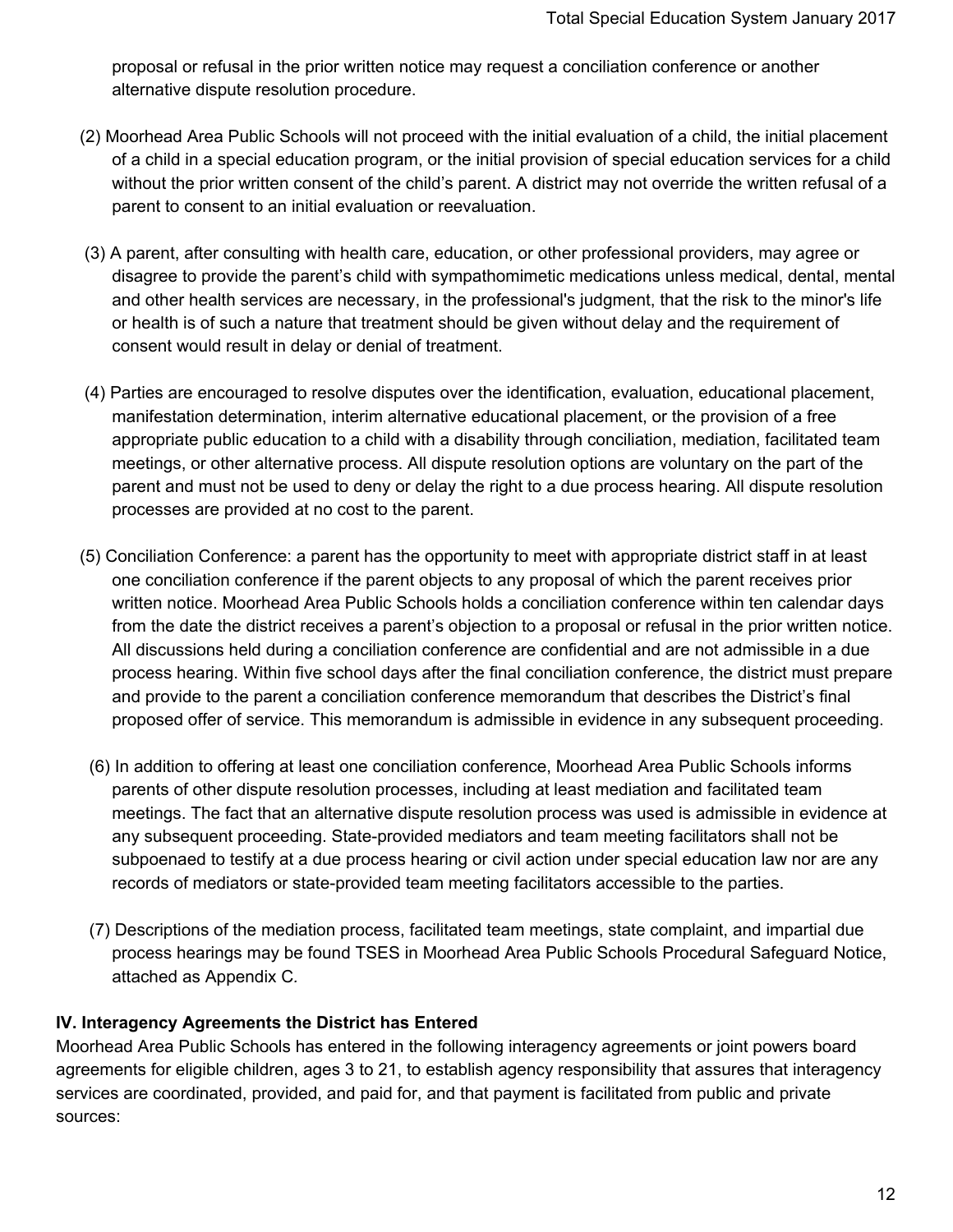| <b>Name of Agency</b>                                                             | <b>Terms of Agreements</b> | <b>Agreement</b><br><b>Termination/Renewal</b><br><b>Date</b> | <b>Comments</b>                                                                                                                                                                                               |
|-----------------------------------------------------------------------------------|----------------------------|---------------------------------------------------------------|---------------------------------------------------------------------------------------------------------------------------------------------------------------------------------------------------------------|
| <b>Lakeland Mental Health</b><br>Center                                           | June 30                    | June 30, 2018                                                 | <b>School Based Mental</b><br>Health                                                                                                                                                                          |
| Solutional Behavioral<br><b>Healthcare Professionals</b>                          | June 30                    | June 30, 2018                                                 | <b>School Based Mental</b><br>Health                                                                                                                                                                          |
| <b>Lakes Country Service</b><br>Cooperative                                       | June 30                    | June 30, 2018                                                 |                                                                                                                                                                                                               |
| Clay County<br>Collaborative                                                      |                            | July 1 annually                                               | Work in partnership and<br>collaboration to empower<br>and provide opportunities<br>for children and families.                                                                                                |
| <b>Clay County Community</b><br><b>Transition Interagency</b><br>Committee (CTIC) |                            | September 1st annually                                        | The Clay County CTIC is<br>a partnership of public<br>and private service<br>providers and families<br>working collaboratively to<br>develop programs which<br>support youth with<br>disabilities ages 14-24. |
|                                                                                   |                            |                                                               |                                                                                                                                                                                                               |

# **V. Special Education Advisory Council**

In order to increase the involvement of parents of children with disabilities in district policy making and decision making, Moorhead Area Public Schools has a special education advisory council.

A. Moorhead Area Public Schools Special Education Advisory Council is individually established.

- B. Moorhead Area Public Schools Special Education Advisory Council is not a subgroup of an existing board/council/committee.
- C. At least half of Moorhead Area Public Schools parent advisory councils' members are parents of students with a disability.

[X] The district has a nonpublic school located in its boundaries and the parent advisory council includes at least one member who is a parent of a nonpublic school student with a disability, or an employee of a nonpublic school if no parent of a nonpublic school student with a disability is available to serve.

Each local council meets no less than once each year.

D. Moorhead Area Public Schools Special Education Advisory Council meets three times per year.

E. The operational procedures of Moorhead Area Public Schools Special Education Advisory Council are attached as Appendix *D.*